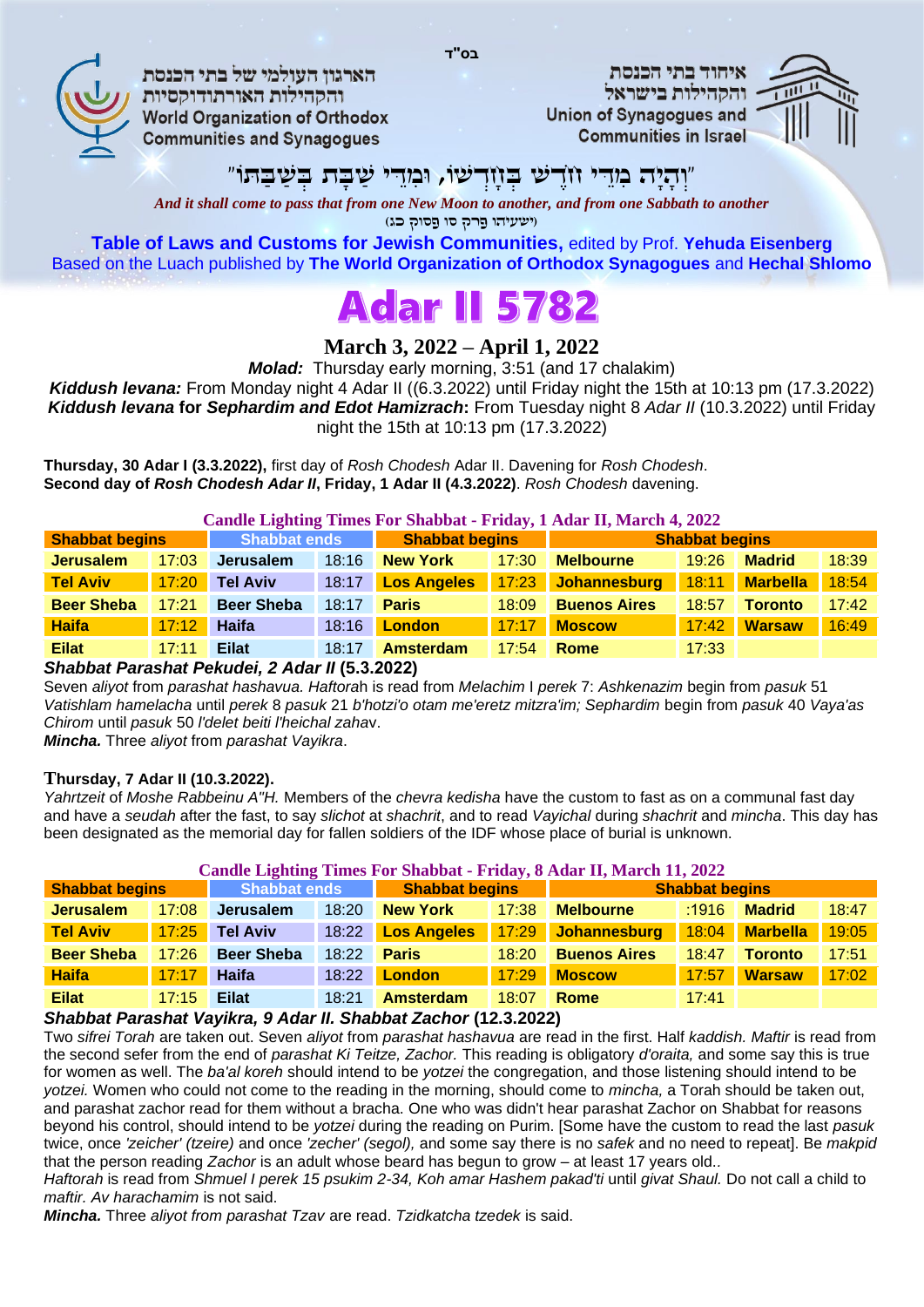**Wednesday, 13 Adar II, Ta'anit Esther.** The fast begins at *alot hashachar* (4:20 a.m. in Jerusalem). Communal fast: *Aneinu* in the *amidah, slichot, Avinu malkeinu. Vayichal* in *shachrit* and *mincha .*

*Mincha. Avinu malkeinu* is not said. It is customary to perform the *mitzvah* of *machatzit hashekel* as at the time of the *Beit Hamikdash*, and one gives *tzedakah* to a poor person, three silver coins of local currency which are called "half". (Since today not everyone can give 3 silver coins, shuls have the custom to place 3 silver coins in a tzedakah bowl, each donor buys the coins with his donation and then donates them to *machatzit hashekel*).

The fast ends 20 minutes after *shkiya* (6:1 p.m. in Jerusalem). One who has difficulty fasting, may have a small amount of *mezonot* (less than *k'beitza*) before megillah reading, and drink as much as needed.

#### **Purim, Thursday, 14 Adar II (17.3.2022).**

*Maariv.* During the *amidah Al hanisim* is said (one who forgot and remembered after he said *Baruch ata Hashem* does not go back). After the *amidah kaddish titkabel.* Megillah reading. The reader spreads open the megillah like a letter (listeners are not required to do so) and says the *brachot, Al mikra megillah, she'asah nissim*, and *shehecheyanu*. One does not interrupt the *brachot* even to say *Baruch hu u'baruch shemo*. The reader should intend to be *yotzei* the listeners with the *brachot* and the reading, and the listeners should intend to be *yotzei*. One who did not hear a few words from the reader can fill them in himself from a printed book. *Perek 8 pasuk 11*, it is customary to read twice, first *l'hashmid laharog* and second *l'hashmid v'laharog*, so too in *perek 9 pasuk 2*, first *v'ish lo amad bifneihem* second *v'ish lo amad lifneihem*. *Aseret b'nei haman* should be read in one breath. Following the reading, roll up the megillah, and says the *bracha harav et riveinu*. One who reads alone does not say the *bracha harav et riveinu*. The congregation said *Asher heni* and *Shoshanat Ya'akov. V'ata kadosh.* Full kaddish without *titkabel. Aleinu. Kaddish yatom. Borchu*. A mourner in shiva, if he

is unable to make a minyan at home, may go to megillah reading at shul at *maariv* and *shachrit* . Women are obligated in megillah reading, and it is proper from them to hear it at shul with the crowd. A woman can be *yotzei* her friend by reading .

One who heard megillah and wants to read for one who has not heard – the law is as follows :

If one is reading for a woman - one of the women should say the three *brachot*, and in the first *bracha* she should say *lishmo'a megillah* .

If there is no one who knows how to read the megillah with trop, one can read without the trop melody, and another person should stand next to him and follow the reading in a printed book and correct the mistakes .

*Al hanisim* is said in *birkat hamazon*, and one who forgot does not go back, but if he remembered before *Harachaman hu yizakeinu* (or after *al yechsereinu* – according to the *Adere"t*) he should say: *Harachaman hu ya'aseh lanu nissim*, etc. B'yimei Mordechai v'Esther. It is proper to expand the seudah at night as well .

*Shachrit. Al hanisim*. After the chazzan's repetition, half kaddish. Then, three aliyot are read from *parashat B'shalach, Vayavo Amalek.* Half kaddish, *Hallelu*. The sefer Torah is returned to the ark, (do not remove Tefillin before megillah reading). Megillah reading. One should remember that the *ikar* of the mitzvah of megillah reading is during the day, and one is not *yotzei* the mitzvah by the reading at night. Say three *brachot* as at night. During *shehecheyanu* one should have in mind the mitzvot of *mishloach manot* and *seudat purim* as well. After the reading of the megillah and it's rolling, the reader says the *bracha harav et riveinu*. The congregation says only *Shoshanat Ya'akov. Ashrei* (no *Lamenatzeach* ) Uva l'tzion, kaddish titkabel. Shir shel yom: Tehillim 22: Lamenatzeach ayelet hashachar. Ein k'Elokeinu .

*Mishloach manot*, one is obligated to send two foods, which are ready to be eaten, to one person, and even a poor person whose *parnassa* is from tzedakah is obligated to send. A mourner is required to send *mishloach manot*, but one does not send to them. Women are obligated as well, and men should send to men, women to women. *Matanot l'evyonim.* One is obligated to send two gifts to two poor people.

A *seudah* is made after *mincha gedola*, and some continue until the night so as to have some of the *seudah* on *Shushan Purim*. Since the meal began during the day, *Al hanisim* is said during *birkat hamazon* .

Residents of Jerusalem do not say *Al hanisim* in birkat hamazon on this day, and do not say *tachanun* nor *Lamenatzeach*.

#### *Shushan Purim* **for walled cities [walled in the time of** *Yehushua],* **Friday 15,** *Adar II* **(18.3.2022)**

*Shushan Purim* is the Purim celebrated on the 15th of *Adar,* as was celebrated in *Shushan Habirah.* In our days it is celebrated only in Jerusalem. All the laws of Purim are kept on *Shushan Purim.* (See above 14 Adar). *Purim seudah*  should be eaten early because it is erev Shabbat .

*Al hanisim* is not said on the 15th, *tachanun* and *Lamenatzeach … ya'ancha* are not said.

#### **Candle Lighting Times For Shabbat - Friday, 15 Adar II, March 18, 2022**

| <b>Shabbat begins</b> |       | <b>Shabbat ends</b> |       | <b>Shabbat begins</b> |       | <b>Shabbat begins</b> |       |                 |       |  |
|-----------------------|-------|---------------------|-------|-----------------------|-------|-----------------------|-------|-----------------|-------|--|
| <b>Jerusalem</b>      | 17:13 | <b>Jerusalem</b>    | 18:25 | <b>New York</b>       | 18:41 | <b>Melbourne</b>      | 19:06 | <b>Madrid</b>   | 18:54 |  |
| <b>Tel Aviv</b>       | 17:30 | <b>Tel Aviv</b>     | 18:27 | <b>Los Angeles</b>    | 18:34 | Johannesburg          | 17:56 | <b>Marbella</b> | 19:11 |  |
| <b>Beer Sheba</b>     | 17:31 | <b>Beer Sheba</b>   | 18:27 | <b>Paris</b>          | 18:31 | <b>Buenos Aires</b>   | 18:38 | <b>Toronto</b>  | 19:00 |  |
| <b>Haifa</b>          | 17:22 | Haifa               | 18:27 | <b>London</b>         | 17:41 | <b>Moscow</b>         | 18:11 | <b>Warsaw</b>   | 17:14 |  |
| <b>Eilat</b>          | 17:20 | <b>Eilat</b>        | 18:26 | <b>Amsterdam</b>      | 18:19 | Rome                  | 17:49 |                 |       |  |

#### *Shabbat Parashat Tzav, 16 Adar II* **(19.3.2022)**

Shabbat *hafsaka* (second). Seven *aliyot* from *parashat hashavua, haftorah* is read from *Yirmiyahu* from *perek 7 pasuk 21* until *perek 8 pasuk 3 Oloteichem safi al zivcheichem* and add *perek 9 psukim* 22-23 *Al yithallal* . *Mincha.* Three *aliyot* from *parashat Shmini*.